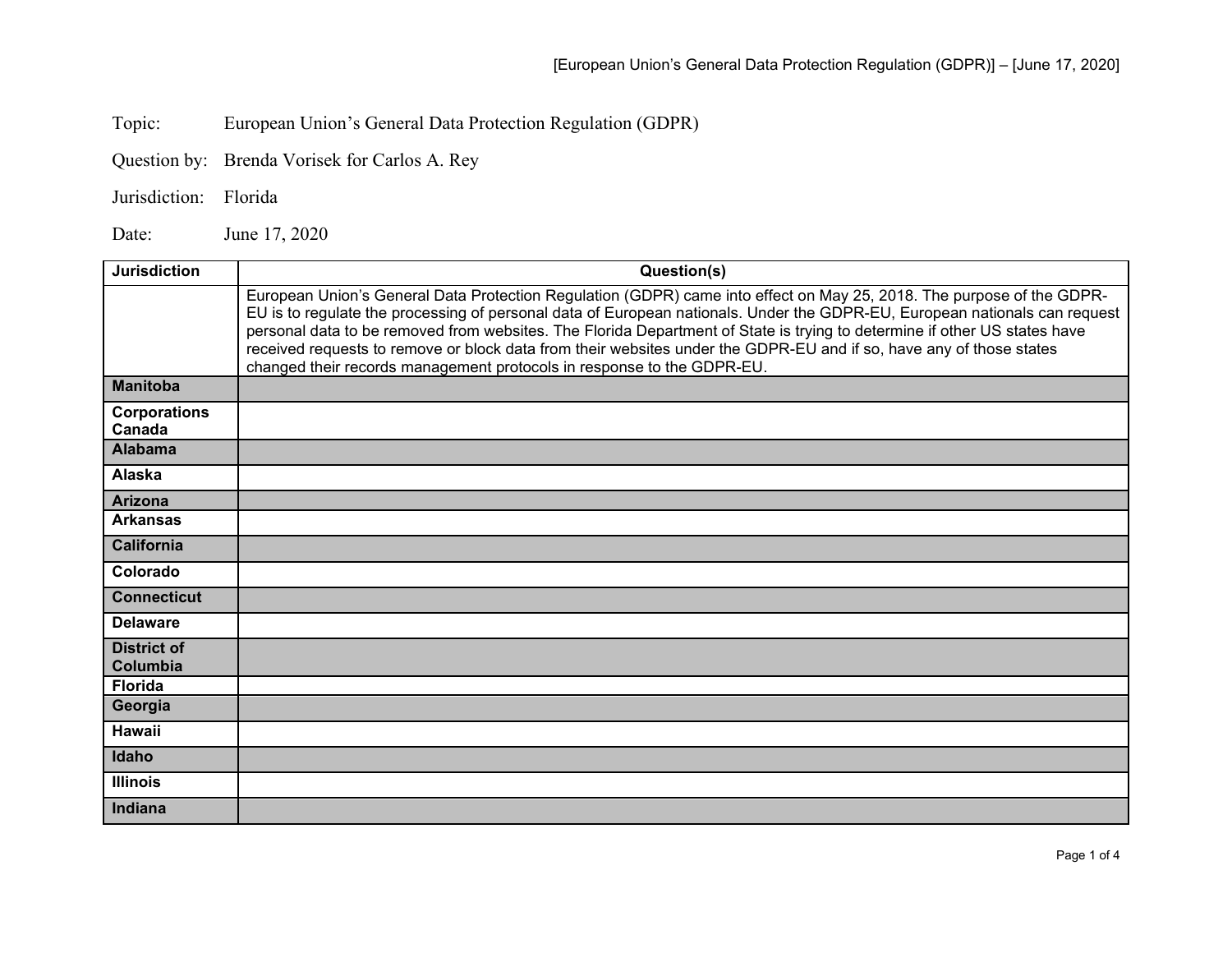| <b>Jurisdiction</b>   | Question(s)                                                                                                                                                                                                                                                                                                                                                                                                                                                                                                                                                                       |
|-----------------------|-----------------------------------------------------------------------------------------------------------------------------------------------------------------------------------------------------------------------------------------------------------------------------------------------------------------------------------------------------------------------------------------------------------------------------------------------------------------------------------------------------------------------------------------------------------------------------------|
|                       | European Union's General Data Protection Regulation (GDPR) came into effect on May 25, 2018. The purpose of the GDPR-<br>EU is to regulate the processing of personal data of European nationals. Under the GDPR-EU, European nationals can request<br>personal data to be removed from websites. The Florida Department of State is trying to determine if other US states have<br>received requests to remove or block data from their websites under the GDPR-EU and if so, have any of those states<br>changed their records management protocols in response to the GDPR-EU. |
| lowa                  |                                                                                                                                                                                                                                                                                                                                                                                                                                                                                                                                                                                   |
| <b>Kansas</b>         |                                                                                                                                                                                                                                                                                                                                                                                                                                                                                                                                                                                   |
| Kentucky              |                                                                                                                                                                                                                                                                                                                                                                                                                                                                                                                                                                                   |
| Louisiana             | To my knowledge, Louisiana has not been approached with any requests pertaining to GDPR-EU or changes to protocol, that<br>would accompany it.--thanks                                                                                                                                                                                                                                                                                                                                                                                                                            |
| <b>Maine</b>          |                                                                                                                                                                                                                                                                                                                                                                                                                                                                                                                                                                                   |
| <b>Maryland</b>       |                                                                                                                                                                                                                                                                                                                                                                                                                                                                                                                                                                                   |
| <b>Massachusetts</b>  |                                                                                                                                                                                                                                                                                                                                                                                                                                                                                                                                                                                   |
| <b>Michigan</b>       |                                                                                                                                                                                                                                                                                                                                                                                                                                                                                                                                                                                   |
| <b>Minnesota</b>      |                                                                                                                                                                                                                                                                                                                                                                                                                                                                                                                                                                                   |
| <b>Mississippi</b>    |                                                                                                                                                                                                                                                                                                                                                                                                                                                                                                                                                                                   |
| <b>Missouri</b>       |                                                                                                                                                                                                                                                                                                                                                                                                                                                                                                                                                                                   |
| <b>Montana</b>        |                                                                                                                                                                                                                                                                                                                                                                                                                                                                                                                                                                                   |
| <b>Nebraska</b>       |                                                                                                                                                                                                                                                                                                                                                                                                                                                                                                                                                                                   |
| <b>Nevada</b>         |                                                                                                                                                                                                                                                                                                                                                                                                                                                                                                                                                                                   |
| <b>New Hampshire</b>  |                                                                                                                                                                                                                                                                                                                                                                                                                                                                                                                                                                                   |
| <b>New Jersey</b>     |                                                                                                                                                                                                                                                                                                                                                                                                                                                                                                                                                                                   |
| <b>New Mexico</b>     |                                                                                                                                                                                                                                                                                                                                                                                                                                                                                                                                                                                   |
| <b>New York</b>       |                                                                                                                                                                                                                                                                                                                                                                                                                                                                                                                                                                                   |
| <b>North Carolina</b> | It is my understanding that Governments are under a a protective umbrella in regard to GDPR; however, I am not the person<br>to answer specific questions. To my knowledge the NC Secretary of State's Office has not been approached nor have we<br>changed any protocols in regard to the capture of data.                                                                                                                                                                                                                                                                      |
| <b>North Dakota</b>   |                                                                                                                                                                                                                                                                                                                                                                                                                                                                                                                                                                                   |
| Ohio                  |                                                                                                                                                                                                                                                                                                                                                                                                                                                                                                                                                                                   |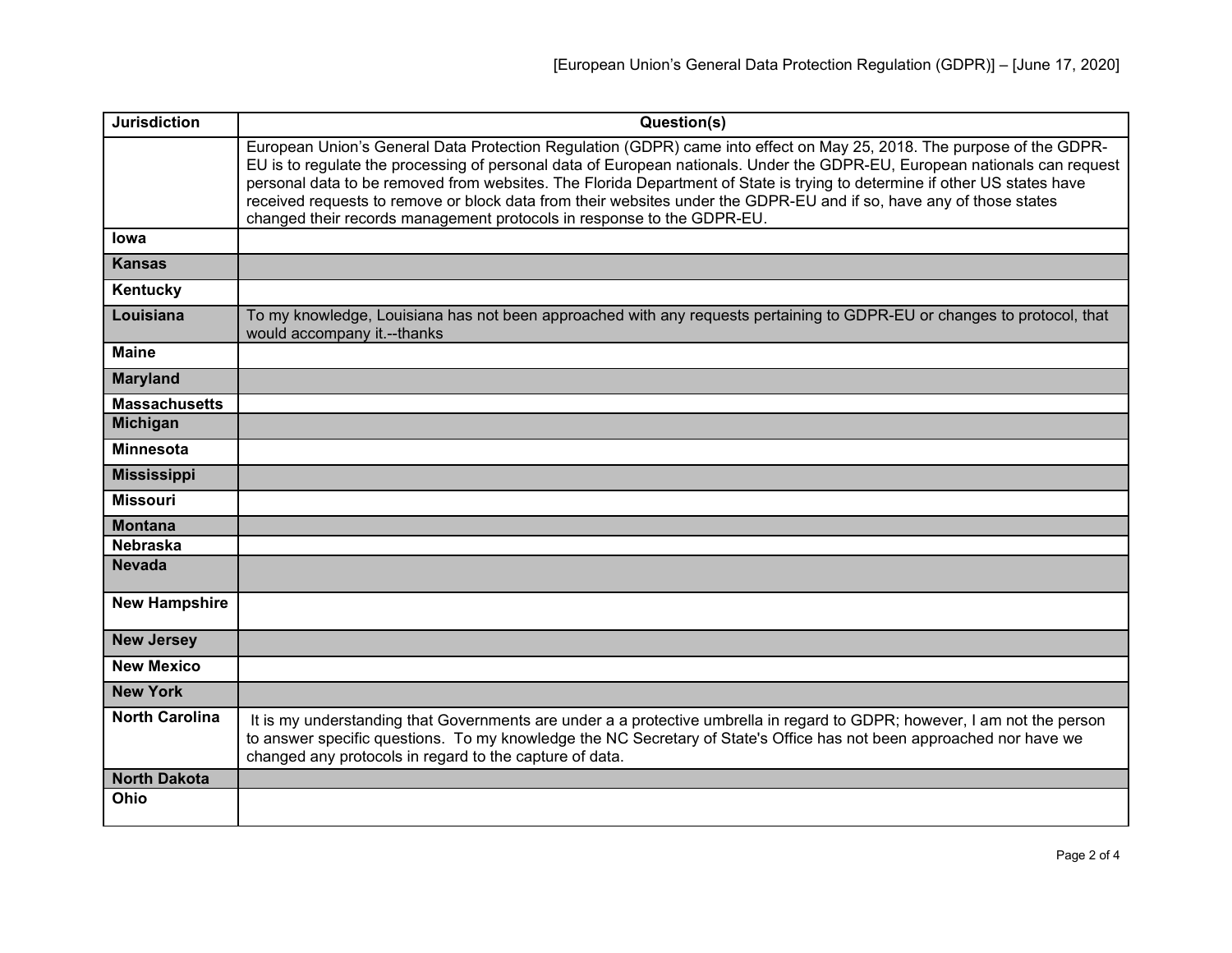| <b>Jurisdiction</b>   | Question(s)                                                                                                                                                                                                                                                                                                                                                                                                                                                                                                                                                                       |
|-----------------------|-----------------------------------------------------------------------------------------------------------------------------------------------------------------------------------------------------------------------------------------------------------------------------------------------------------------------------------------------------------------------------------------------------------------------------------------------------------------------------------------------------------------------------------------------------------------------------------|
|                       | European Union's General Data Protection Regulation (GDPR) came into effect on May 25, 2018. The purpose of the GDPR-<br>EU is to regulate the processing of personal data of European nationals. Under the GDPR-EU, European nationals can request<br>personal data to be removed from websites. The Florida Department of State is trying to determine if other US states have<br>received requests to remove or block data from their websites under the GDPR-EU and if so, have any of those states<br>changed their records management protocols in response to the GDPR-EU. |
| <b>Oklahoma</b>       |                                                                                                                                                                                                                                                                                                                                                                                                                                                                                                                                                                                   |
| Oregon                |                                                                                                                                                                                                                                                                                                                                                                                                                                                                                                                                                                                   |
| Pennsylvania          |                                                                                                                                                                                                                                                                                                                                                                                                                                                                                                                                                                                   |
| <b>Rhode Island</b>   |                                                                                                                                                                                                                                                                                                                                                                                                                                                                                                                                                                                   |
| <b>South Carolina</b> |                                                                                                                                                                                                                                                                                                                                                                                                                                                                                                                                                                                   |
| <b>South Dakota</b>   |                                                                                                                                                                                                                                                                                                                                                                                                                                                                                                                                                                                   |
| <b>Tennessee</b>      |                                                                                                                                                                                                                                                                                                                                                                                                                                                                                                                                                                                   |
| <b>Texas</b>          |                                                                                                                                                                                                                                                                                                                                                                                                                                                                                                                                                                                   |
| <b>Utah</b>           |                                                                                                                                                                                                                                                                                                                                                                                                                                                                                                                                                                                   |
| <b>Vermont</b>        |                                                                                                                                                                                                                                                                                                                                                                                                                                                                                                                                                                                   |
| Virginia              |                                                                                                                                                                                                                                                                                                                                                                                                                                                                                                                                                                                   |
| Washington            |                                                                                                                                                                                                                                                                                                                                                                                                                                                                                                                                                                                   |
| <b>West Virginia</b>  |                                                                                                                                                                                                                                                                                                                                                                                                                                                                                                                                                                                   |
| <b>Wisconsin</b>      |                                                                                                                                                                                                                                                                                                                                                                                                                                                                                                                                                                                   |
| Wyoming               |                                                                                                                                                                                                                                                                                                                                                                                                                                                                                                                                                                                   |

## **Additional comments:**

## **Full text of email:**

Good Morning Everyone:

European Union's General Data Protection Regulation (GDPR) came into effect on May 25, 2018. The purpose of the GDPR-EU is to regulate the processing of personal data of European nationals. Under the GDPR-EU, European nationals can request personal data to be removed from